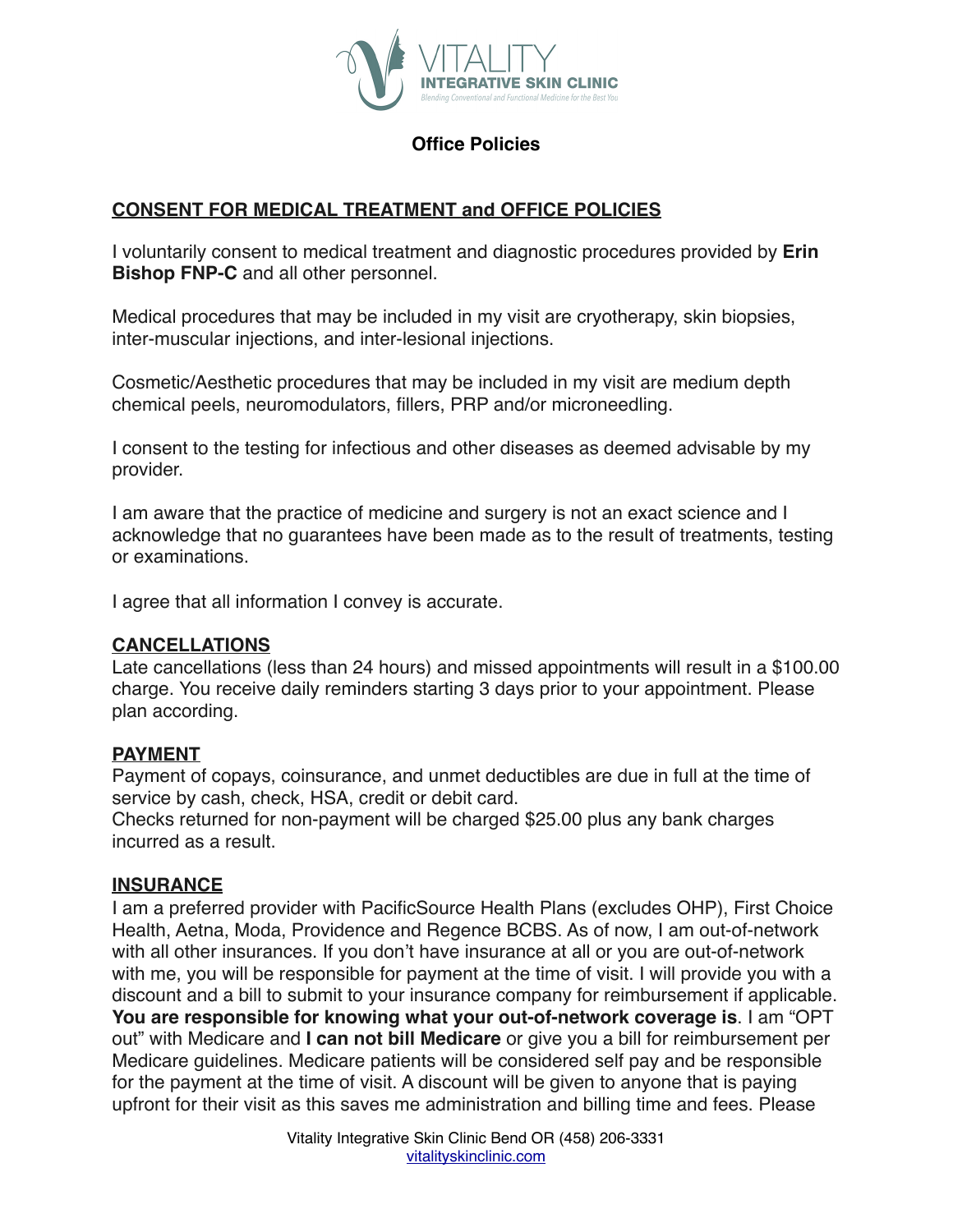contact your insurance company prior to your visit for any questions about reimbursement.

# **OFFICE**

The Micro-practice Model: We operate with little to no employees and low overhead to enable longer appointment times and an individualized plan of care. To be able to continue this model we ask:

- · Appointments are best booked by you on my website. Pick a time that works for you and request it. You will be notified within 48hrs if the appointment time was approved.
- · Please be respectful of both the provider and other patients time and arrive for your appointments in a timely manner.
- · Frequent phone calls or phone calls of longer than 10 minutes will be seen as telemedicine and a fee may be charged.
- · Medical care is not provided by email or the patient portal. You'll need an appointment.
- · The patient portal is the best way to communicate with the practice. I am seeing patients all day and am devoted to giving my full attention. Portal messages will be answered within 48 business hours.
- · Record copying is \$25 plus applicable postage.
- · **WE DO NOT REFILL PRESCRIPTIONS BETWEEN APPOINTMENTS.** Medication refills are done at the time of appointment only. This includes pharmacy refill requests. Please plan accordingly. If you only have 1 refill left, it's time to make an appointment.
- · Completion of any medical forms will be done during office visits.

# **LABS**

All lab results will be discussed at your next office visit. Please plan appropriately for a follow up visit when labs have been ordered. I want you to have a thorough understanding of what's going on in your body. We will need to work together to make a plan. Telemed visits are available after your initial in-person visit, and is usually covered by insurance.

## **SUPPLEMENTS**

We recommend high quality clinical strength nutraceuticals that have been studied and third party tested. We do not recommend ordering supplements from Amazon as there is a black market on supplements and quality has proven to be compromised.

# **EMAIL AND TEXTING**

I understand my protected health information (PHI) may be transmitted via email, fax, cell phone, cell phone/computer application and/or other electronic means of communication. I understand that once my PHI leaves the office of **Vitality Integrative Skin Clinic,** the privacy of my PHI is not guaranteed. I understand and assume the above risk.

## **PAYMENT AGREEMENT**